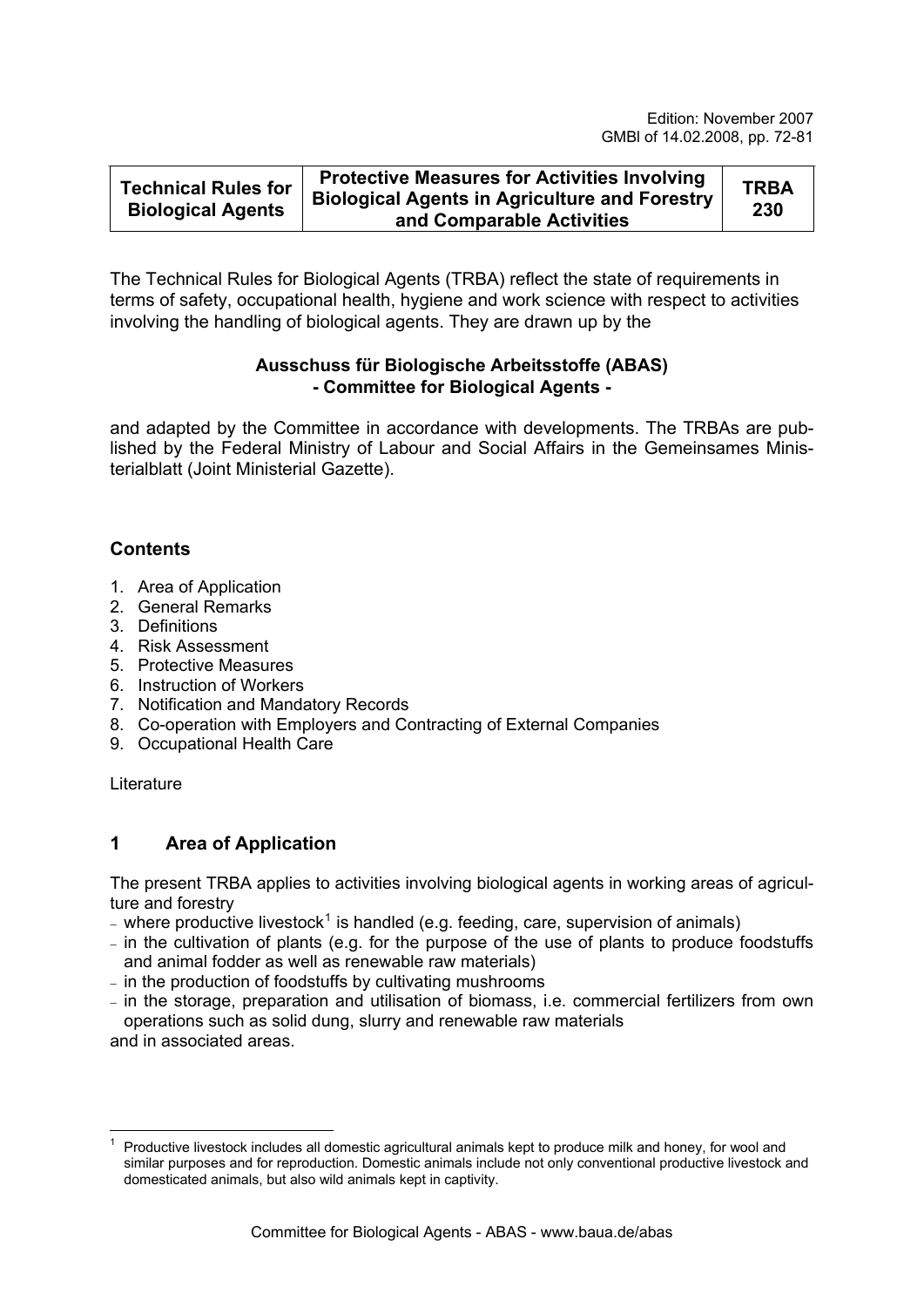The present TRBA also applies to comparable activities<sup>[2](#page-1-0)</sup>. These include, for example, activities in large animal veterinary practices, in zoos, in areas of circuses where animals are kept, or in home slaughtering, in hunting or in inland fisheries and fish breeding.

The present TRBA does not apply to specific activities in the keeping of laboratory animals (TRBA 120).

# **2 General remarks**

The present TRBA lays down basic measures to be taken to protect workers who are exposed to biological agents during their work in forestry and agriculture. The internal implementation of these measures is the responsibility of the employer and must take account of the actual circumstances. In particular, exposure to biological agents in respiratory air is influenced to a major degree by design and management factors and by the process engineering of the technical equipment and the specific activity.

Since it is normally not possible to discount the possibility of contact with biological agents, it is basically necessary to implement general measures of hygiene. Such measures must be supplemented by specific protective measures in accordance with the health risk presented by the biological agents.

In individual cases it is permissible to deviate from the provisions of the present TRBA if the result of the risk assessment reveals that at least equivalent protective measures are being taken. Evidence must be presented of the equivalence of the protection level in a specific case if the competent authority so demands.

## **3 Definitions**

## **3.1 Biological agents**

The term biological agents is definitively defined in the Biological Agents Ordinance (BioStoffV). In the broadest sense the term covers micro-organisms and their constituents which may cause infections and have sensitising or toxic effects on humans.

#### **3.2 Exposure**

Exposure is the presence of biological agents which have an impact on workers in the context of specific or non-specific activities.

#### **3.3 Sensitisation**

Sensitisation describes the intensification of the sensitivity of the immune system to an extraneous, exogenous substance (allergen). Where there is further contact with an allergen the result may be an allergic disorder.

#### **3.4 Allergy**

Allergy means oversensitivity to sensitising substances. Allergic disorders can affect nearly all organs, but especially skin, mucous membranes and the respiratory tract.

<span id="page-1-0"></span> 2 The relevant provisions under genetic engineering law are not affected.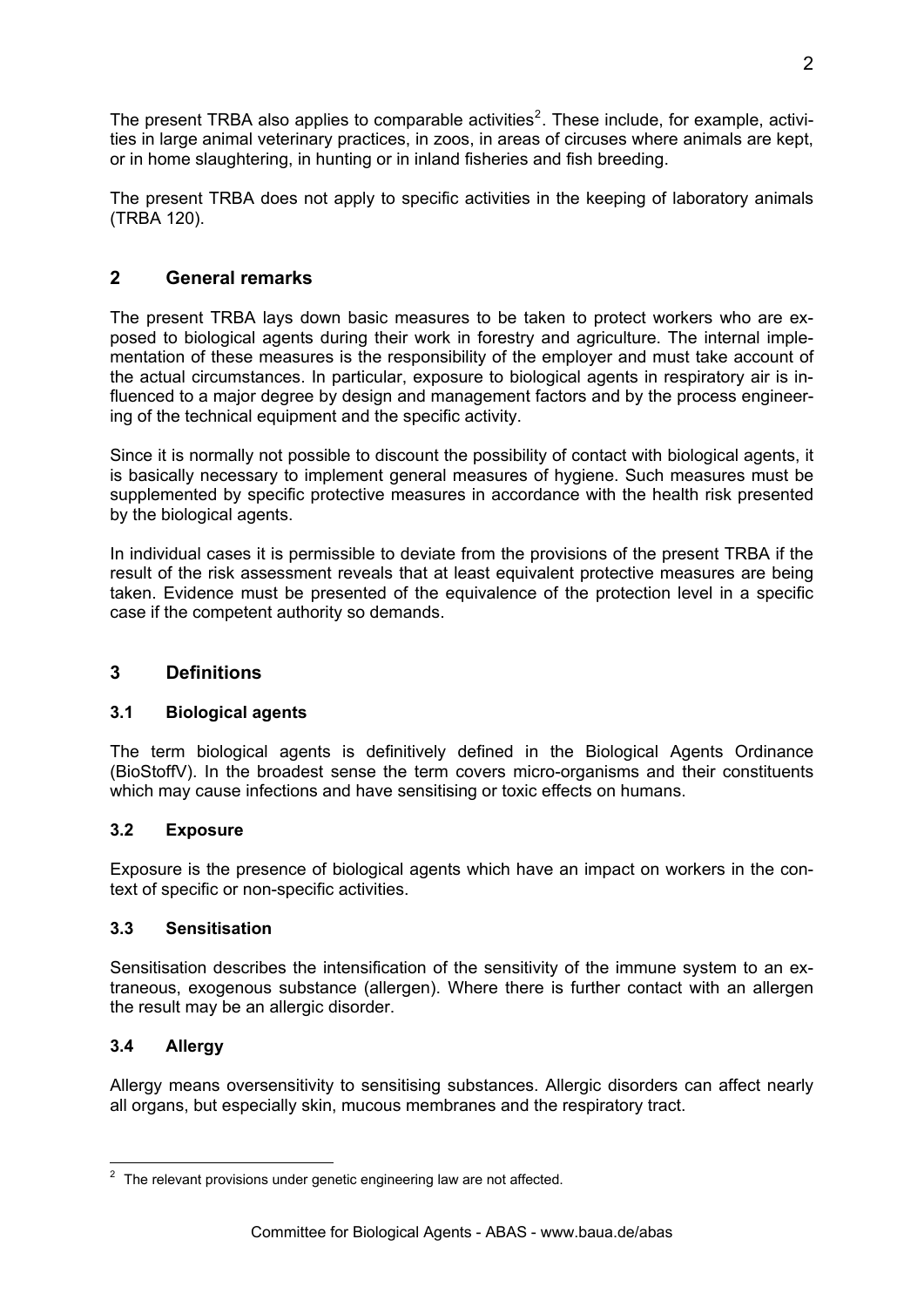## **3.5 Infection**

Adhesion, penetration and reproduction of a biological agent into or on a macro-organism with subsequent rejection and/or damaging reaction. If damage occurs to the living organism (host) through reproduction accompanied by the associated symptoms, an infectious disease will arise from the infection. But the living organism may under certain circumstances definitely resist the infecting pathogen without falling sick. In such a case is also called an inapparent infection.

## **3.6 Toxic effects of biological agents**

Non-infectious health disorders due to specific substance properties.

## **4 Risk assessment**

Under Section 7 BioStoffV the employer must conduct a risk assessment for activities which involve biological agents. For this purpose he must collect sufficient information to facilitate a risk assessment with respect to biological risks prior to the commencement of activities involving biological agents (Section 5 BioStoffV). Following the evaluation of the information the protective measures have to be taken.. The employer must obtain professional advice where he does not have the requisite knowledge himself. To provide expert knowledge the specialist for occupational safety and health or the company doctor is available. Additional valuable information relating for example to the sickness of animals must be obtained from a veterinary surgeon or the veterinary authority.

## **4.1 Risks arising from biological agents**

(1) In the case of activities in agriculture and forestry and in associated economic sectors, workers handle animals, plants, their products or intermediate products, vehicles, machines and equipment which contain biological agents or to which such agents adhere even though the activities are not primarily concerned with such agents.

Normally the biological agents arising are not known in detail with respect to their nature, quantity and composition. The workers are therefore mostly subject to a mixed microbial exposure, while the exposure conditions fluctuate heavily in terms of time and location. For these reasons this does not involve specific activities within the meaning of BioStoffV.

(2) The risk arising from activities involving biological agents is determined to a major degree by their properties and quantity, the extent of release and spread, and the nature, duration and frequency of the contact.

- − Litter, fodder and stored parts of plants as well as animals are an important source of airborne biological agents. Basically it can be assumed that, for example, the use of evidently mouldy straw, hay, silage, other fodder or parts of plants will lead to a substantially greater exposure to sensitising and toxic biological agents than would be the case with the use of corresponding products without evident mould infestation.
- − In contrast to viruses and endoparasites, bacteria and mould can also reproduce outside plants and animals, depending on the ambient conditions, and so their occurrence and the concentration of these different organisms will depend, for example, on the working area, the work process, the work management and the hygienic state of the workplace.

(3) The ways in which biological agents can be taken in and transmitted are: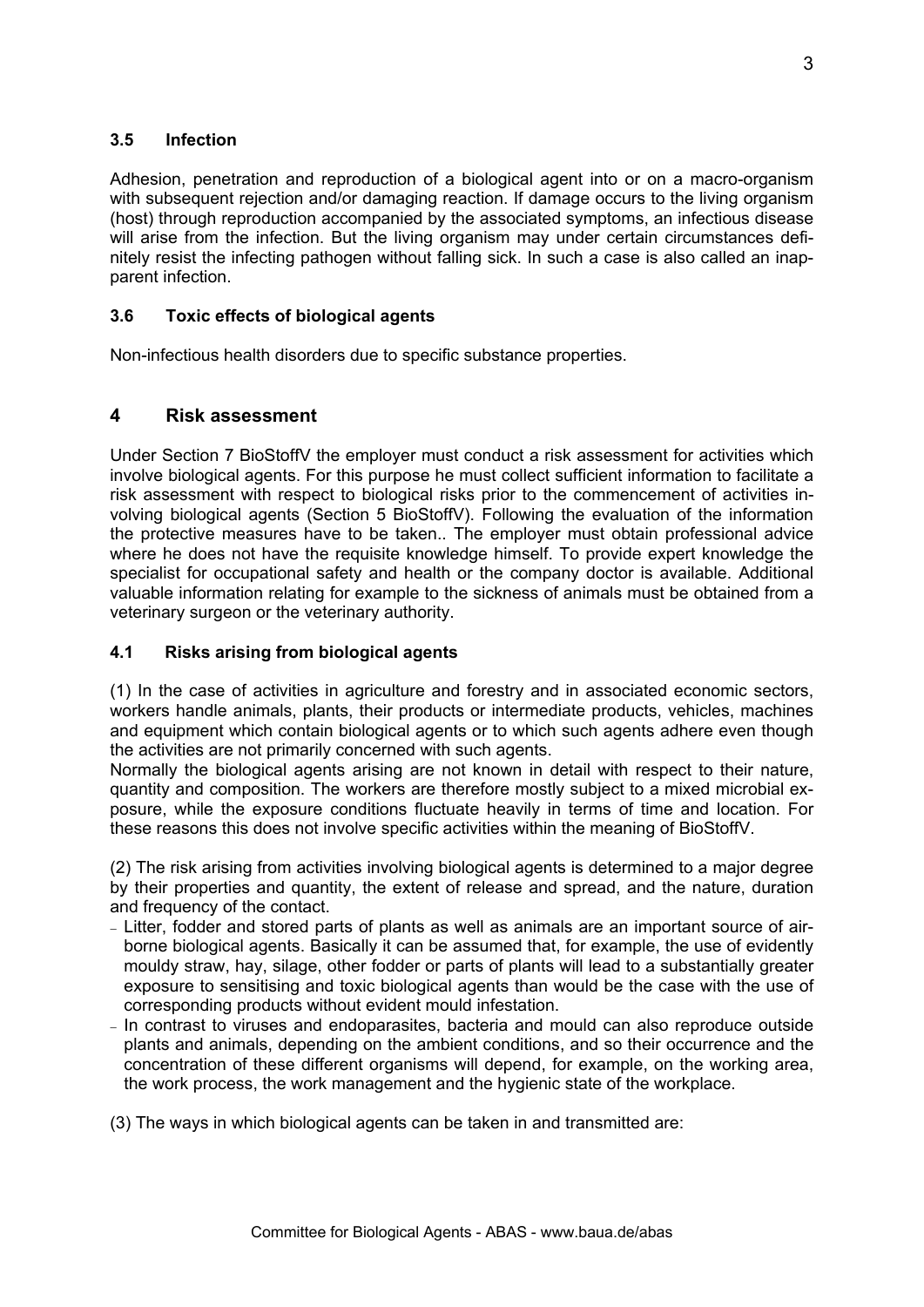**Respiratory tract:** Dust and droplets in the air (aerosols) may contain not only infecting agents, but also sensitising or toxic substances.

**Mouth:** A major factor is hand-to-mouth contact / smear infection (e.g. eating, drinking or smoking), especially where there is frequent contact with animals or where commercial fertilisers are handled.

#### **Skin, mucous membrane:**

- − direct transmission / contact infection (e.g. transmission of dermatophytes ("ringworm") from animals to humans)
- − indirect transmission / smear infection (e.g. milker's nodule via contaminated objects of animal care, stable equipment etc.)
- − transmission by stick and cutting injuries from contaminated instruments
- − transmission via the eyes

Skin with an impaired protective barrier (e.g. wounds, eczema or skin softened by moisture) may favour the transmission of infecting agents.

#### **Animals:**

- − transmission by animal bite
- − transmission by insects (e.g. ticks, beetles, flies) or rodents and their excretions

It must be considered that many infecting agents can be taken in not only via one transmission path but by way of several of those mentioned.

(4) A distinction is drawn between infectious, sensitising and toxic effects. It must always be assumed that, even with a low risk of infection, sensitising effects (e.g. allergy-inducing mould) and toxic effects (e.g. endotoxins, mycotoxins) are possible due to the impact of particulates to which biological agents adhere. The sensitising or toxic effects of microorganisms must therefore be considered in the risk assessment regardless of the infection potential. Typical in this respect are mixed exposures with a large number of allergenic and toxic airborne components. These include, for example, moulds and endotoxins, but also plants and fodder constituents, pollen, hair and particles of farm animals or storage mites, which do not fall under BioStoffV.

Dust containing mould spores and actinomycetes ("ray fungus") are rated in TRGS 907 "Index of sensitising substances" as sensitising hazardous substances.

The following are examples of activities involving possible exposure to sensitising and toxic biological agents:

- − spreading of litter materials, e.g. straw
- − harvesting, treatment, transport and storage of plants
- − cleaning of storage and feed tanks
- − mixing of animal feed
- − spreading of woodchips
- − high-pressure cleaning of a stable
- − inspection of poultry farming facilities
- − creation of substrates for mushroom production

(5) Under BioStoffV biological agents are classified into risk groups according to their infection risk. Within the area of application of the present TRBA biological agents of risk groups 1 and 2 normally arise.

(6) If infecting agents of risk group 3 are verified in animals or if there is a justified suspicion of a relevant infection, this may, however, lead to a special risk to humans.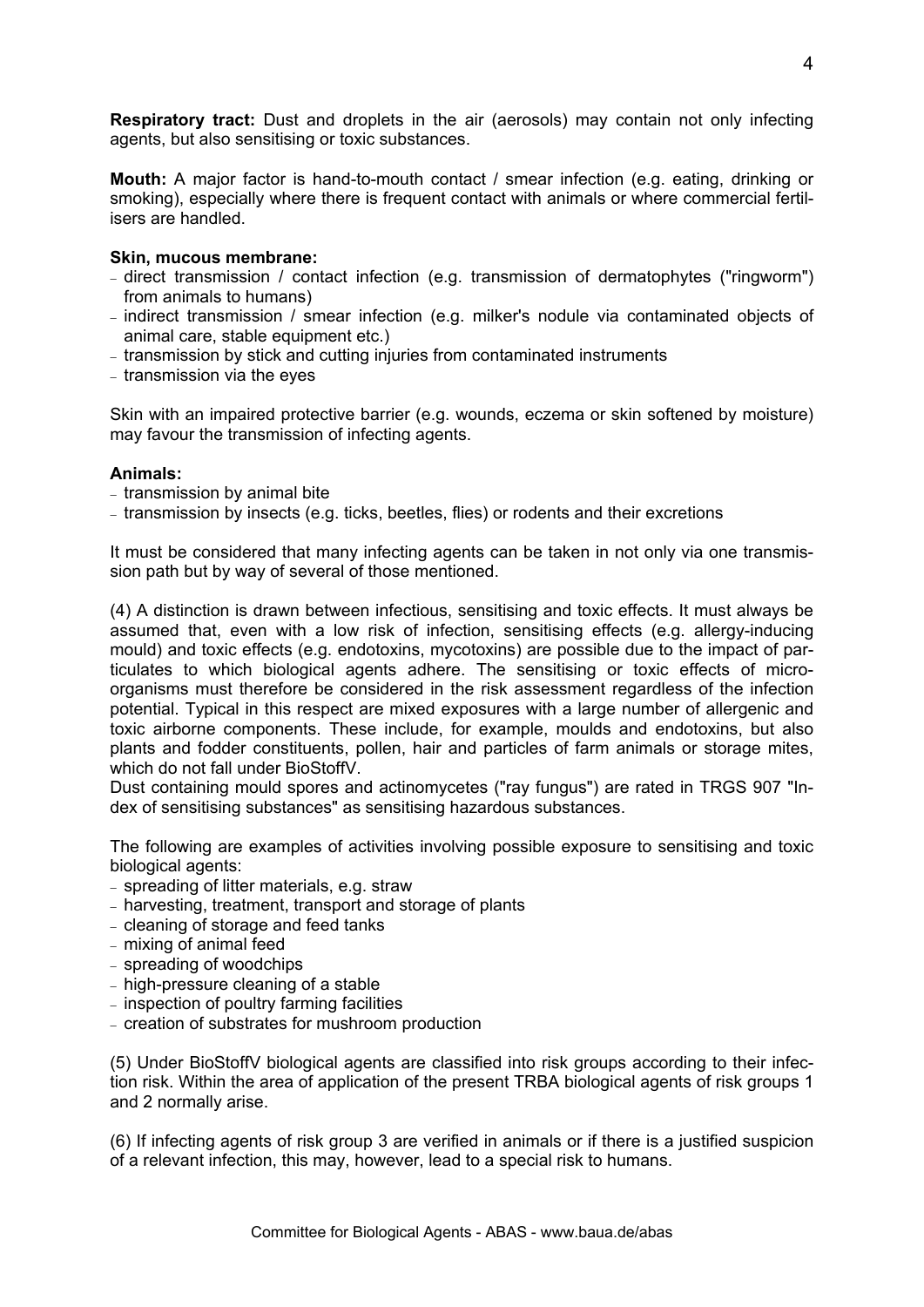Biological agents of risk group 3 can also be transmitted by rodents, birds or other animals and their excretions.

(7) Within the area of application of the present TRBA, there is no knowledge at present of activities connected with infectious diseases which are caused by pathogens of risk group 4.

| <b>Working area</b> | <b>Transmitted by</b>                     | <b>Illness</b>                                       | Infecting agent                 | <b>Risk</b><br>group  |
|---------------------|-------------------------------------------|------------------------------------------------------|---------------------------------|-----------------------|
| plant production    | soil / substrate                          | tetanus                                              | Clostridium tetani              | $\overline{2}$        |
| plant production    | Rodents                                   | hemorrhagic fever<br>with disorder of the<br>kidneys | hanta viruses                   | 2                     |
| animal husbandry    | cattle, sheep, horses                     | dermatophytes                                        | trichophyton spp.               | $\overline{2}$        |
| animal husbandry    | poultry, fancy birds,<br>domestic animals | ornithosis, psittakosis                              | chlamydophila<br>psittaci       | 3                     |
| animal husbandry    | cattle, sheep                             | Q fever                                              | coxiella burnetii               | 3                     |
| forestry            | <b>Ticks</b>                              | lyme borreliosis or<br>tick borreliosis              | borrelia burgdorferi            | $\mathfrak{p}$        |
| forestry            | <b>Ticks</b>                              | tick-borne encephali-<br>tis                         | <b>TBE virus</b>                | $3^{**}$ <sup>3</sup> |
| inland fisheries    | Fish                                      | rotlauf                                              | erysipelothrix<br>rhusiopathiae | $\mathcal{P}$         |
| Zoos                | all mammals                               | tuberculosis                                         | mycobacterium<br>tuberculosis   | 3                     |

The following are examples of infecting agents in various working areas:

#### **4.2 Conduct of the risk assessment**

(1) The risk assessment must be performed before commencement of the activities. Where there are changes in the working conditions and on the other occasions mentioned in Section 8 BioStoffV the risk assessment must be updated. A new risk assessment is also necessary if the employer becomes aware of illnesses among the workers which can be attributed to relevant activities involving biological agents.

Where a number of companies are working together they are also obliged to collaborate in the risk assessment (Section 8 ArbSchG – Occupational Safety and Health Act).

(2) Maintenance and cleaning work as well as monitoring activities are also covered by the risk assessment. Account must be taken here of the frequency of the jobs to be performed, the activities required and the exposure times.

(3) When collecting information for the risk assessment, the biological agents expected as well as the extent and duration of exposure and other matters must be determined, e.g.

- − the transmission paths and intake paths involved (e.g. by breathing in),
- − the nature of the activity (e.g. feeding, herding animals, threshing grain, cleaning work),
- − the duration of the activity (e.g. short-term, alternating or whole-day activities),

<span id="page-4-0"></span> 3 In the case of biological agents which are classified as risk group 3 in the Directive 2000/54/EC and have two asterisks (\*\*) transmission via respiration is normally not possible.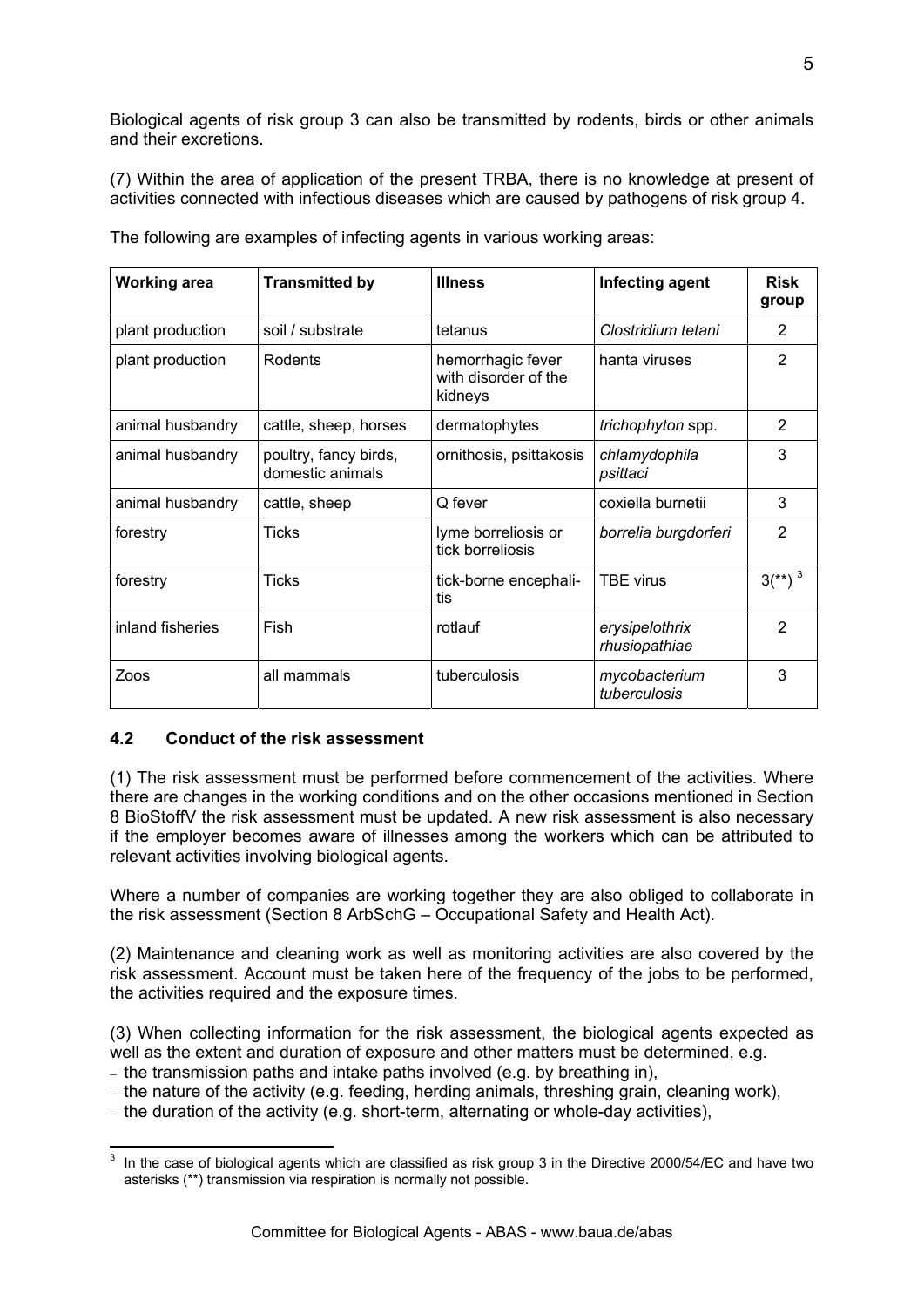- − the frequency of the activity (e.g. not every working day),
- − plant, machinery and vehicle specific factors (e.g. type of ventilation, structural design, enclosed driver cabin),
- − other specific factors (e.g. keeping animals on litter, use of dry fodder, handling of materials with evident mould infestation, dust-intensive activities, work in endemic areas, suspicion of sick livestock).

(4) In the risk assessment account must also be taken of information on known activityrelated illnesses among workers performing comparable activities. Attention must also be paid to sensitising and toxic effects.

(5) With the use of mobile machines and items of equipment these must be included in the risk assessment. Possible risks for workers must be taken into account which may arise, for example, from the entrainment of biological agents.

(6) The technical rule for biological agents "Guideline for risk assessment and for the instruction of employees in relation to activities with biological agents" (TRBA 400) provides assistance for the risk assessment on the basis of specific examples.

(7) With many measures taken to protect workers there are positive links between occupational safety and health and consumer protection or between animal protection and animal hygiene. For example, general hygienic measures in the keeping of farm animals also serve, when conscientiously implemented, to protect workers.

## **5 Protective measures**

In occupational safety and health the following order of priorities applies with respect to protective measures in all the working areas described below:

- 1. structural
- 2. technical
- 3. organisational (including hygienic) and
- 4. personal.

The reasons for any deviation from this set of priorities must be given in the risk assessment.

#### **5.1 General requirements**

(1) To counteract any possible risk from biological agents, the employer must arrange for the necessary structural, technical, organisational and personal protective measures. Special importance is attached to general measures of hygiene (TRBA 500). The protective measures described in section 5.1 cover the measures required by TRBA 500 and they must be laid down in accordance with the relevant operational situation and adapted or supplemented in relation to the specific workplace.

When the protective measures are being laid down, however, not only the generally existing infection risks and the specific infection risks present in certain areas, but also toxic and sensitising risks must be taken into account.

(2) It must be ensured that the workers are given documented instruction in the language they understand on the potential hazards to health and the performance of protective measures and the wearing of protective clothing. This must be done on a workplace and activity basis prior to commencement of their activity and regularly thereafter with reference to the operating instructions to be drawn up.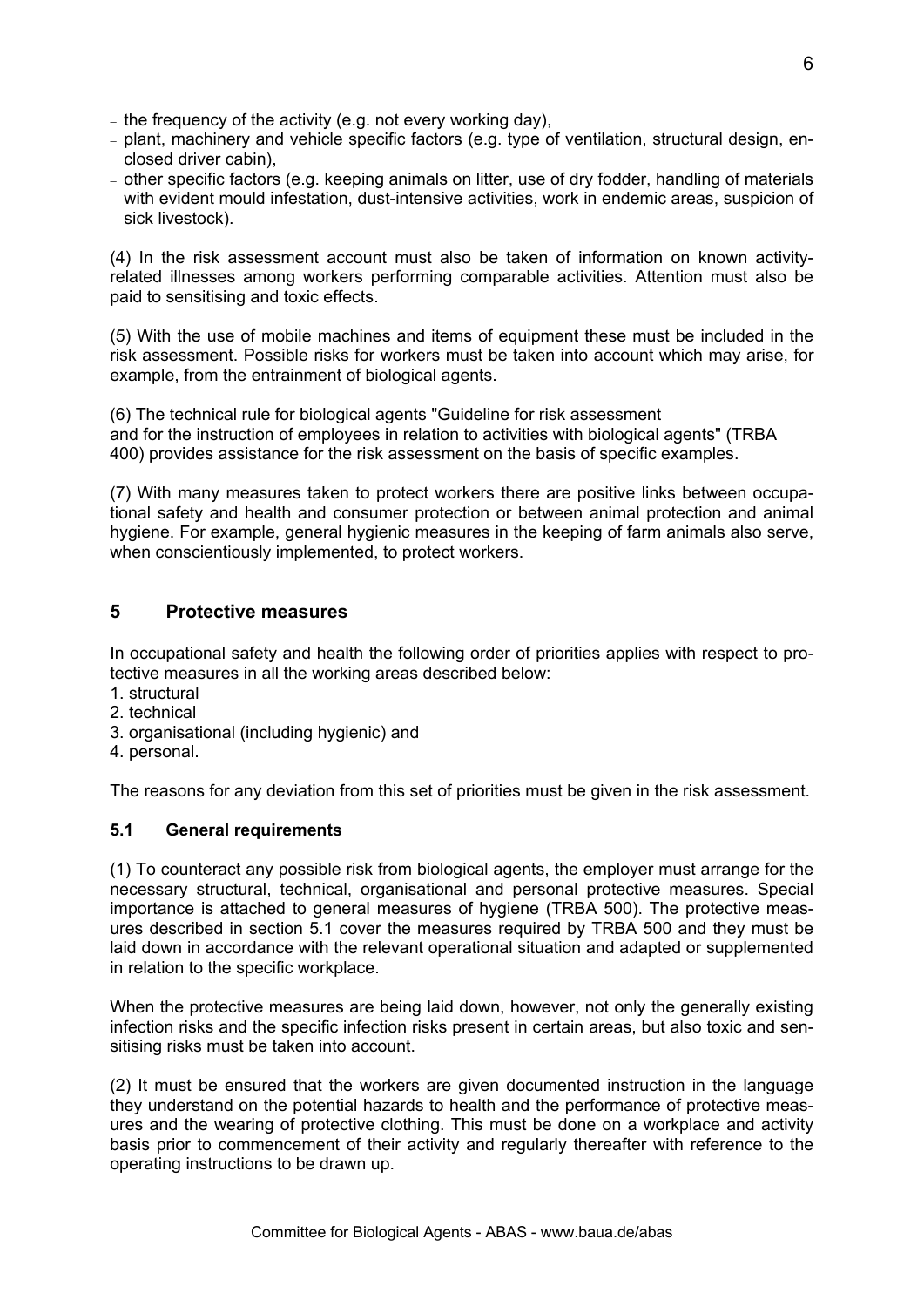## **5.1.1 Technical and structural protective measures**

When setting up workplaces and dealing with machines, equipment and production facilities, the following requirements must invariably be considered with respect to the activity involving biological agents and in the light of the result of the risk assessment:

- 1. Easy-to-clean surfaces on floors, walls and work equipment
	- (e.g. machines, equipment, production facilities) in the working area.
- 2. Avoidance / reduction of aerosols and dusts (e.g. ventilation and air-conditioning systems (including dimensioning and executing of ventilation or airflow), enclosed driver cabins on agricultural vehicles, ventilation optimisation, including cabin protection ventilation of lifting and transport vehicles used in the case of transportation and handling work involving dusty, organic materials in large quantities).
- 3. Washing facilities must be provided.
- 4. Changing facilities separate from the workplace (Section 6 ArbStättV Workplaces Ordinance) as far as possible with two separate lockers (for the separate storage of working clothes and street clothes respectively)
- 5. Protective measures must be taken to ensure that any activities or working procedures leading to a release of biological agents do not result in worker exposure in neighbouring working areas (e.g. isolation of egg grading locations from the laying hen area by means of enclosure or airflow).

#### **5.1.2 Organisational protective measures**

The employer must take organisational measures in the light of the risk assessment to ensure that the following requirements are complied with:

- 1. Avoidance / reduction of aerosols and dusts
	- (e.g. dust-reducing measures: binding of dry fodder using oil)
- 2. The workers must wash their hands before they go to their break, after leaving working areas where there is a risk of contamination from biological agents (e.g. in the presence of animal dirt or animal excretions) and after finishing work.
- 3. Hygienic products for cleaning and drying hands (i.e. liquid soap, disposable towels and hand disinfectants) plus skin care and, where relevant, protection products must be provided.
- 4. In the case of activities which require hygienic hand disinfection, no jewellery, watches and rings may be worn on hands and lower arms. Such objects can impair the effectiveness of hand disinfection.
- 5. First Aid resources and equipment must be provided.
- 6. Workers may not ingest or store food and beverages at workplaces where there is the risk of exposure to biological agents which exceeds the basic exposure which is not harmful to health (contamination). For this purpose the employer must make suitable areas available. Suitable areas include, for example, recreation rooms according to Section 6 of the Workplaces Ordinance.
- 7. Recreation and standby rooms or daytime accommodations should not be entered wearing heavily soiled work clothing.
- 8. Street clothing must be stored separately from work clothing and personal protective equipment.
- 9. Protective clothing and personal protective equipment must be cleaned regularly and as required and, where relevant, disposed of (at the employer's expense). If work clothing is heavily contaminated, it must be changed and treated by the employer like protective clothing. If an external company is engaged to clean the clothing, the company concerned must be informed of the possible risk.
- 10. The working and living areas must be strictly separated (e.g. changing facilities, airlock, buildings completely isolated from one another). It must invariably be avoided that the liv-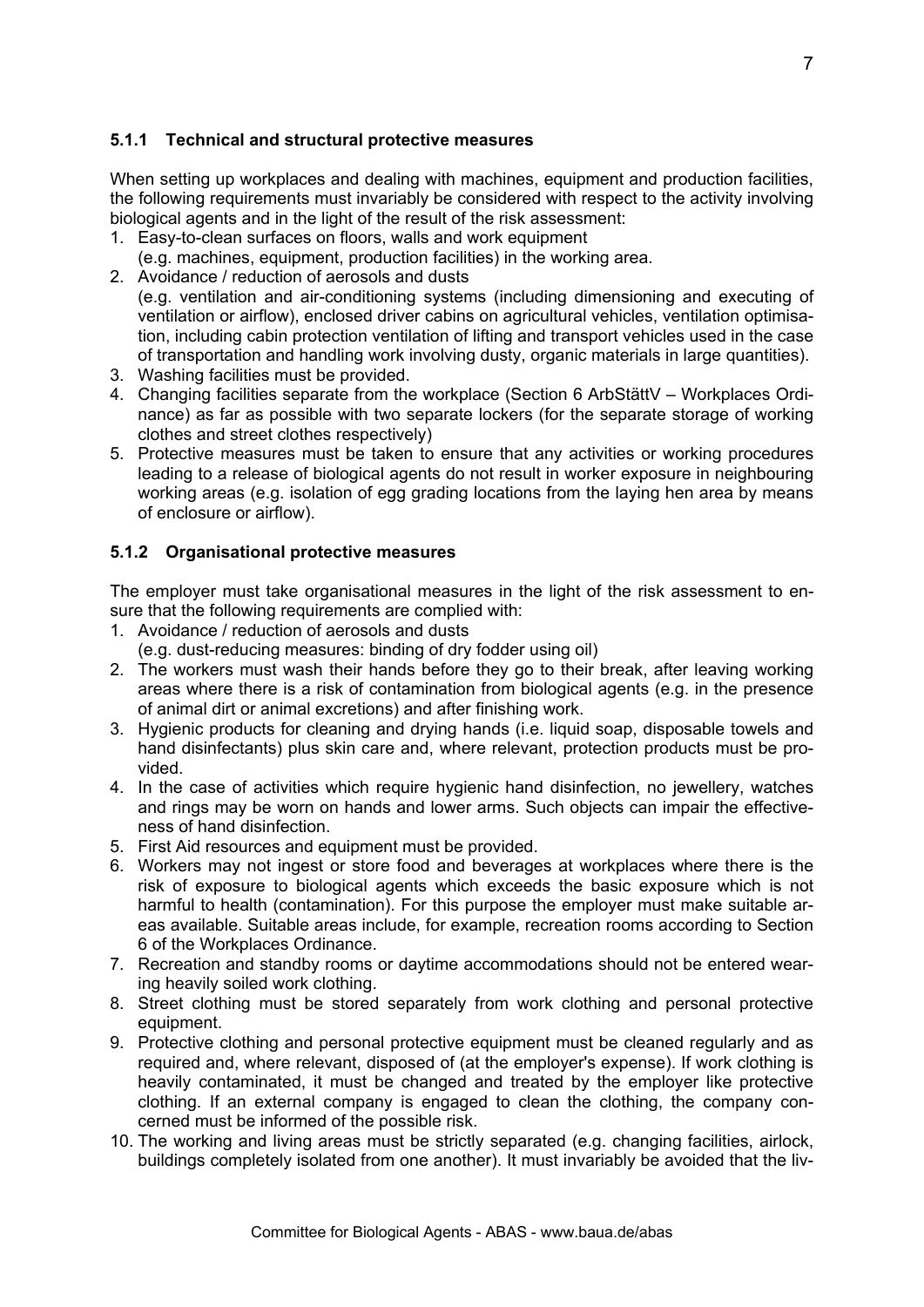ing area is entered with work clothing so as to prevent such an area from being contaminated (e.g. do not set up a washing machine for work clothing in the domestic area so as to avoid the entrainment of dust and pathogens on work clothing).

- 11. Working premises must be cleaned regularly and as required and, where relevant, disinfected using suitable work equipment. Protective measures for the cleaning or disinfection of areas, facilities and equipment must be laid down in writing and monitored.
- 12. Cleaning jobs must be performed in such a way that exposure to biological agents is minimised, for example by
	- cleaning with a gentle water jet instead of high-pressure cleaning,
	- softening prior to wet cleaning,
	- cleaning with a vacuum cleaner, fitted with a suitable filter, of the use category K 1/K 2 or dust class H (acc. to EU classification) or
	- wet cleaning instead of sweeping or blowing with compressed air.
- 13. Conditions favourable to mould and actinomycete growth (humidity, temperatures, nutrients) must be avoided if they are not required for technological reasons (e.g. for mushroom cultivation or composting). For example, harvested products, hay, straw, corn or other vegetable products must be stored in such a way that the development of mould is avoided.
- 14. Protective measures must be taken to ensure that activities or working procedures leading to the release of biological agents do not result in worker exposure in neighbouring areas (e.g. staggered scheduling of activities).
- 15. The employer may only employ young people, pregnant women or nursing mothers for activities involving biological agents where this is compatible with the provisions of the act concerning the occupational safety and health of young people (Jugendarbeitsschutzgesetz) and the maternity protection act (Mutterschutzgesetz) and the related ordinances, especially the maternity protection regulations ordinance (Mutterschutzrichtlinienverordnung).

## **5.1.3 Personal protective measures**

(1) In individual cases it may be necessary from time to time to use personal protective equipment in view of the results of the risk assessment.

The following personal protective equipment can be considered:

- − protective clothing
- − gloves
- − eye protectors / face protection
- − respirators

(2) The employer must provide in adequate quantities the requisite protective clothing and other items of personal protective equipment, especially suitable, liquid-proof, low-allergy gloves and respiration masks. He is responsible for the regular disinfection, cleaning and, where relevant, maintenance of the protective equipment.

(3) The workers must use the personal protective equipment provided. Aids to the selection of personal protective equipment can be found in, for example, the rules laid down by the institutions of statutory accident insurance and prevention (Berufsgenossenschaften).

(4) When gloves are used, the limitations regarding wearing time must be complied with. The criteria of wet working are fulfilled when workers have to wear moisture-proof protective gloves regularly for more than 2 hours per work shift because the horny layer of the epidermis may swell up under them ("housewives' hands"). Protective gloves may therefore not be worn for longer than necessary (see TRGS 401).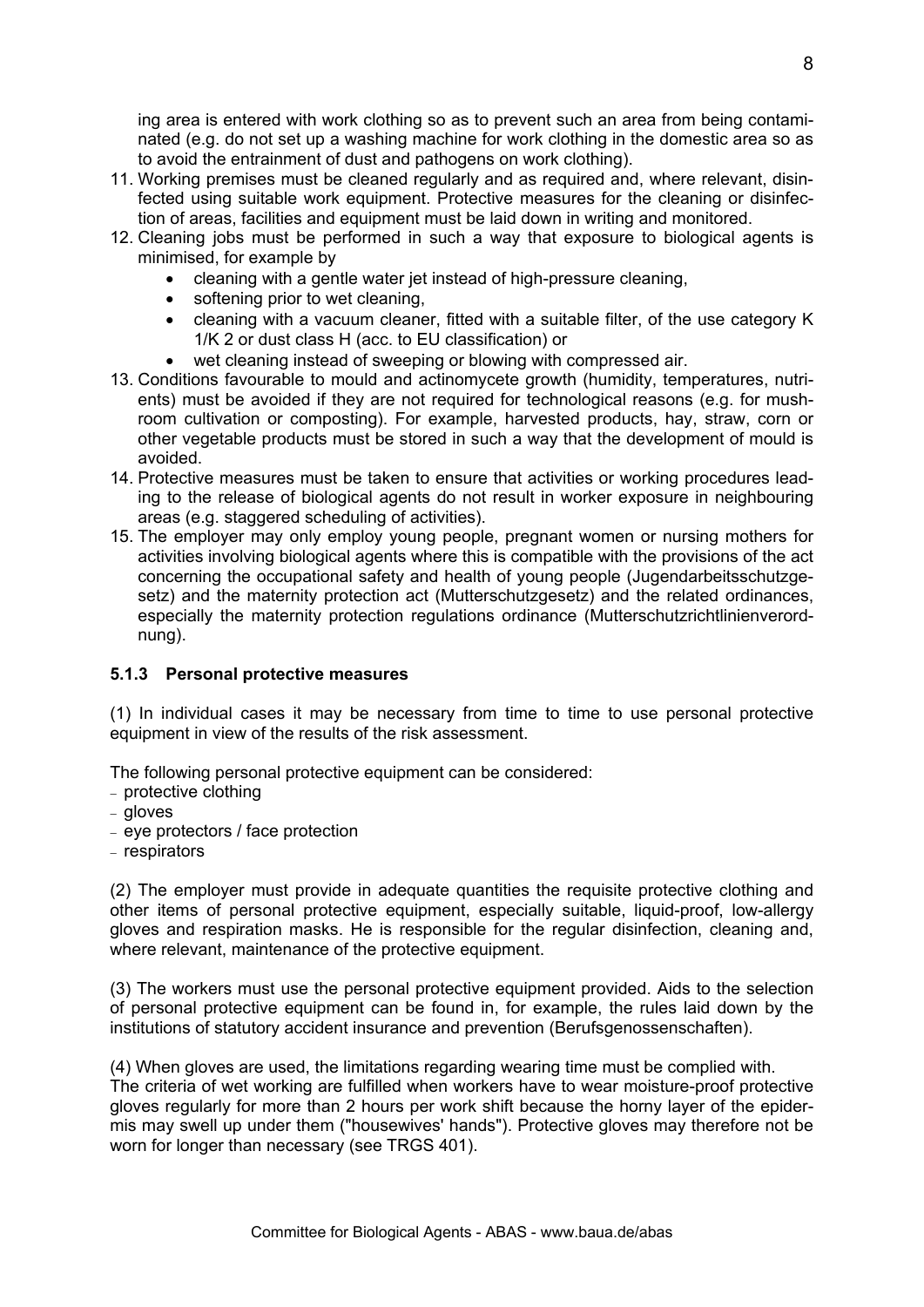(5) The use of respirators is only permissible if technical, structural or organisational protective measures are not possible or not effective.

(6) The selection of a suitable respirator will depend on the result of the risk assessment. The major selection criteria are:

- − the infection potential of the biological agents,
- − the potential occurrence of sensitising or toxic effect of the biological agents,
- − the level and duration of exposure to biological agents,
- − personal aptitude for working with respiration resistance,
- − the protective effect of the respirator.

(7) Biological agents are present in particulate form. Particle-filtering respirators must therefore be used. For activities involving biological agent respirators must be at least of particle filter class 2. For activities where it must be assumed that biological agents of risk group 3 arise in relevant concentrations respirators of particle filter class 3 must be used. If gaseous hazardous substances arise at the same time, combination filters must be used.

The correct, tight fit of respirators exerts a major influence in the extent of the protective effect of respirators. For individuals with beards the protective effect of the respirator can be completely cancelled out by leaks which arise in the area of the beard.

The wearing time of particle-filtering half-face masks fitted with exhalation valve and half-face masks with particle filters must not exceed two hours. Then a recuperation period of 30 minutes must be observed. Where there is greater exposure due to heavy labour the maximum wearing time must be reduced, but not the recuperation time.

The regulations BGR 190 "Benutzung von Atemschutzgeräten" (Use of respirators) give instructions concerning the wearing time and selection of respirators.

(8) Because of the respiration resistance associated with the use of respirators, they are normally a source of stress. If respirators of classes 1 to 3 (BGI 504-26) are worn, arrangements must be made for the workers to undergo precautionary occupational medical examinations in accordance with BGV A4 / VSG 1.2 (see 6.3). Such examinations can be dispensed with if respirators of group 1 are not used for more than half an hour a day or respirators with no resistance, e.g. blower-assisted hoods or helmets, are used.

Blower-assisted hoods and helmets have the advantage that they can be used by individuals with beards.

(9) To date there have been no specifications as regards the exposure level from which respirators must be worn. In view of the accumulation of respiratory disorders during activities in dust-laden atmospheres, however, the recommendation has been formulated that respirators should be worn during activities in dust-laden atmospheres even for activities of short duration. For activities lasting more than 15 minutes and involving minor dust development respirators are also recommended.

(10) Given the current state of knowledge high dust exposure levels can be expected for the activities given below as examples:

- − activities where excrement and excretions from rodents or other vermin are stirred up
- − activities involving visibly mouldy materials such as fodder or animal litter
- − mechanical preparation or distribution of litter
- − fodder preparation, milling/grinding of corn
- − activities on or in the area of ventilated corn drying or corn storage containers
- − repair and maintenance work where dust is stirred up
- − activities in poultry hutches with cage-free laying
- − preparation of substrates for mushroom production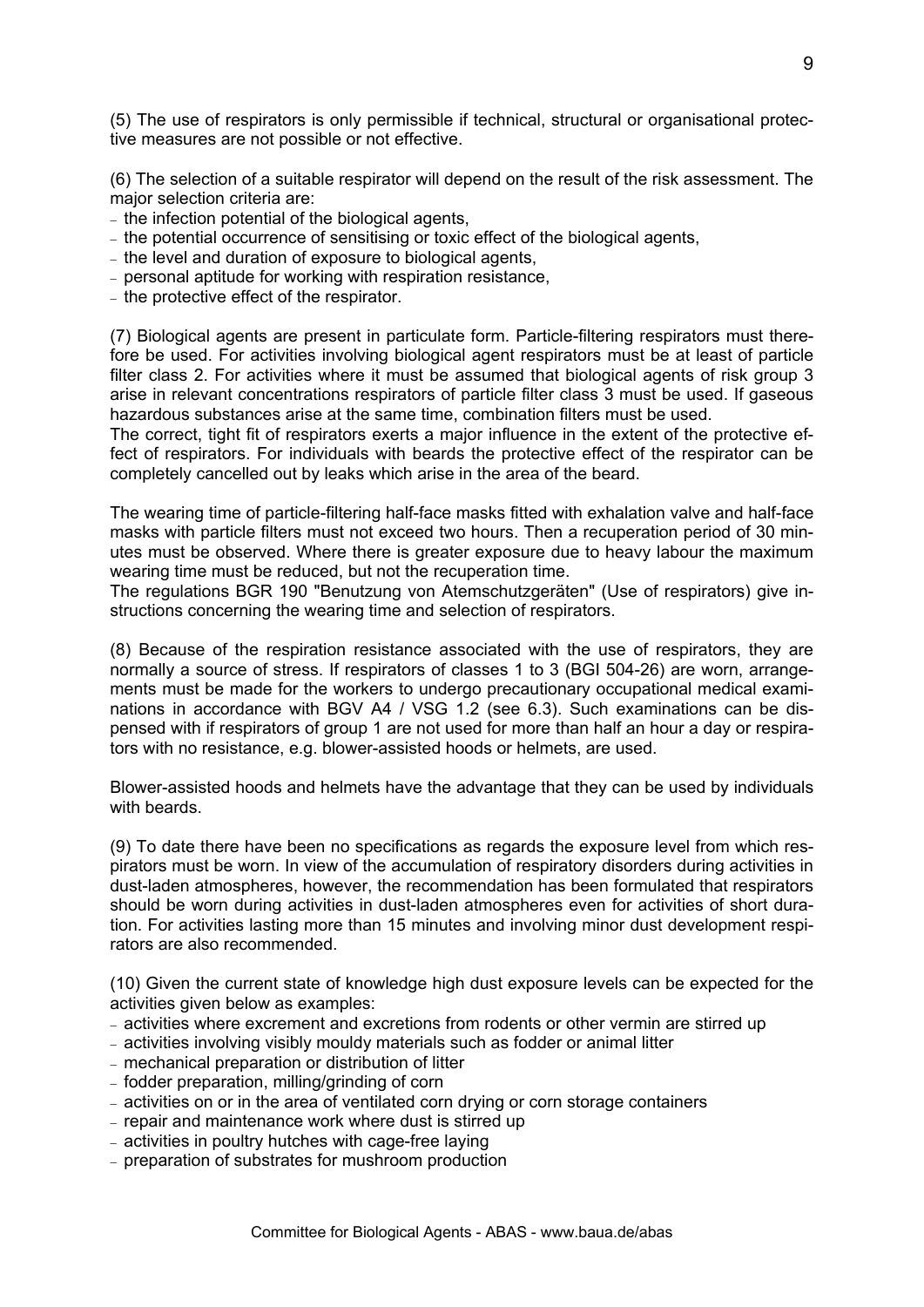- − potato or onion grading
- − control of tractors, harvesters and comparable machines without enclosed cabin and ventilation system in plant production.

The above list gives examples and is not exhaustive. It must therefore be checked in each individual case whether it is necessary to use respirators.

#### **5.2 Special protective measures in the keeping of farm animals[4](#page-9-0)**

(1) The exposure of workers must be reduced by means of technical, structural or organisational measures as well as the related mechanisation of automation of working processes (e.g. feeding or mucking out) or by personal protective measures.

(2) If it must be assumed that there are infecting agents of risk groups 2 or 3 present or there is an elevated concentration of sensitising or toxic substances, access to relevant working areas must be restricted to the necessary personnel.

(3) In addition to occupational safety and health measures account must also be taken of the requirements under animal disease protection law which also reduce or prevent the exposure of workers not working in this area. In individual cases further or different measures which ensure attainment of the protective goal can therefore be laid down.

(4) To estimate the significance of individual infecting agents and hence related additional protective measures, the epidemiological situation in the catchment area must be considered. In order to collect information it is therefore appropriate to work together with the veterinary department, the health department or the veterinary surgeon. Under epidemics law regulations it may be possible to lay down technical, organisational and personal protective measures specifically from the agent in the individual case (e.g. in the case of activities carried out on an animal infected with Q fever (coxiella burnetii)).

#### **5.2.1 Technical and structural protective measures**

(1) Areas where activities involving a risk from biological agents of risk group 3 are carried out must be separated off from the other working areas in accordance with the result of the risk assessment by an airlock zone, anteroom or similar facility.

(2) In the working area washing facilities must be provided.

#### **5.2.2 Organisational protective measures**

(1) Depending on the infection risk, special animal keeping areas must be installed (e.g. separate bays or compartments). A hygiene plan must be drawn up for work with sick or possibly sick animals.

(2) Devices to clean and disinfect boots – before or after entry into the stable – must be available.

<span id="page-9-0"></span><sup>1</sup> 4 The keeping of animals for agricultural purposes encompasses the permanent accommodation of warmblooded vertebrates, fishes and bees which are kept for the production of foodstuffs, wool, hides, pelts or feathers or for other purposes in facilities (animal keeping areas) such as buildings (stables), rooms (compartments) or containers and in free range (pastureland, paddocks, fenced areas). Also included within the meaning of the present TRBA are facilities for quarantine and the treatment of sick animals.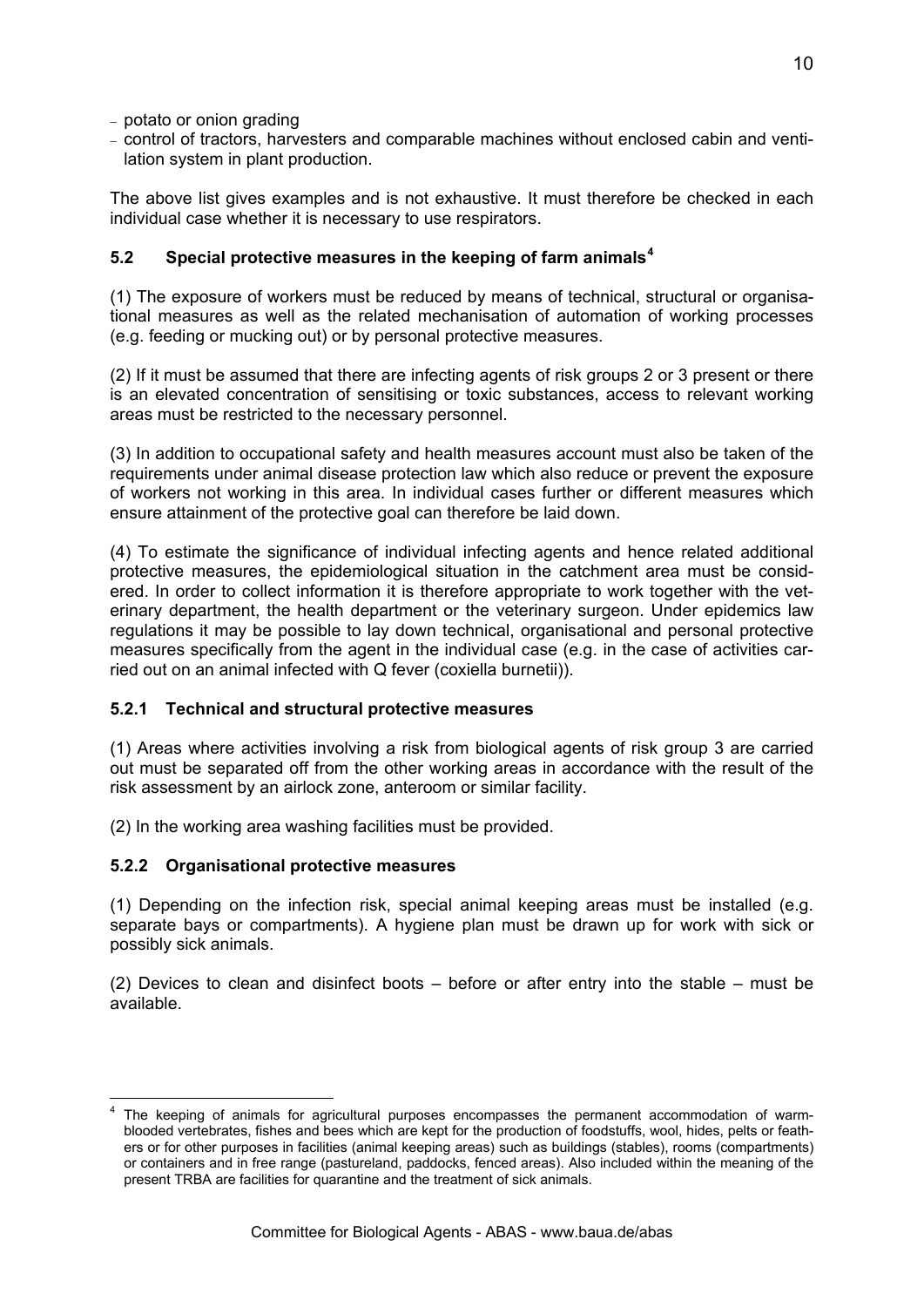(3) Animal carcasses and contaminated animal products must be stored, transported and disposed of in such a way that any contact and entrainment of biological agents is avoided (e.g. in sealable, marked containers).

The provisions governing the transport of hazardous goods must be complied with.

(4) If activities are conducted to a major extent on sick animals, animal carcasses or in contaminated areas (e.g. ornithosis, Q fever, avian flu) and the workers are exposed to biological agents of at least risk group 3, the relevant working areas must be identified with the symbol for biological hazard according to Annex I BioStoffV. A list must be kept of the workers subject to a correspondingly high exposure (see 6.3).

#### **5.2.3 Personal protective measures**

(1) The employer shall provide workers – if required – with the following personal protective equipment in addition to the measures specified under 5.1.3:

- − sturdy, liquid-proof and low-allergen gloves including extended shaft to prevent liquid contaminated with infecting agents from running into the glove. The gloves must be resistant to the disinfectants used.
- − eye and face protection if the splashing or spraying of infectious materials or liquids can be expected and technical measures do not provide adequate protection.
- − liquid-proof aprons if it can be expected that clothing will become soaked.
- − liquid-proof foot covering if it can be expected that shoes will become soaked.

(2) In the case of activities involving biological agents of risk group 3 (e.g. infected animals) workers must be provided in addition with disposable protective suits.

(3) Workers must use the personal protective equipment provided.

(4) Reference is made here to resolution 608 of the Committee for Biological Agents "Recommendation concerning special measures to protect workers from infections due to highly pathogenic avian influenza viruses (classic vowl pest, avian flu)".

#### **5.3 Special measures to be taken in forestry**

Forestry encompasses all activities conducted to maintain the use, protective and recuperative function of the forest. Activities in the field of forestry include, for example.

- − timber harvest,
- − stock establishment and stock cultivation,
- − suppression of pests and mulch plants,
- − cultivation of wild animals,
- − monitoring of the stock of wild animals, including the collection of dead or sick animals.

# **Examples of risks** Suitable protective measure

| - Forestry work and activities in low vegetation may<br>lead to tick bites and hence to the infection of<br>humans with the TBE virus (in TBE endemic ar-<br>eas), borrelia and other infecting agents. Ticks<br>also bite humans when these are handling dead<br>wild animals | Sealed clothing and the use of so-<br>called repellents applied regularly<br>(according to manufacturer specifi-<br>cation) to provide protection<br>against ticks. In TBE endemic ar-<br>eas vaccination. |
|--------------------------------------------------------------------------------------------------------------------------------------------------------------------------------------------------------------------------------------------------------------------------------|------------------------------------------------------------------------------------------------------------------------------------------------------------------------------------------------------------|
| - Hanta viruses (e.g. in storage rooms for seeds,<br>sheds and bunkers which have not be used or<br>cleaned out for an extended period)<br>- Infection with chlamydophila psittaci (e.g. clean-<br>ing of nesting boxes, handling birds or their ex-<br>cretions)              | Use of respirators, for example<br>when cleaning storage rooms,<br>sheds etc. or birds' nesting boxes                                                                                                      |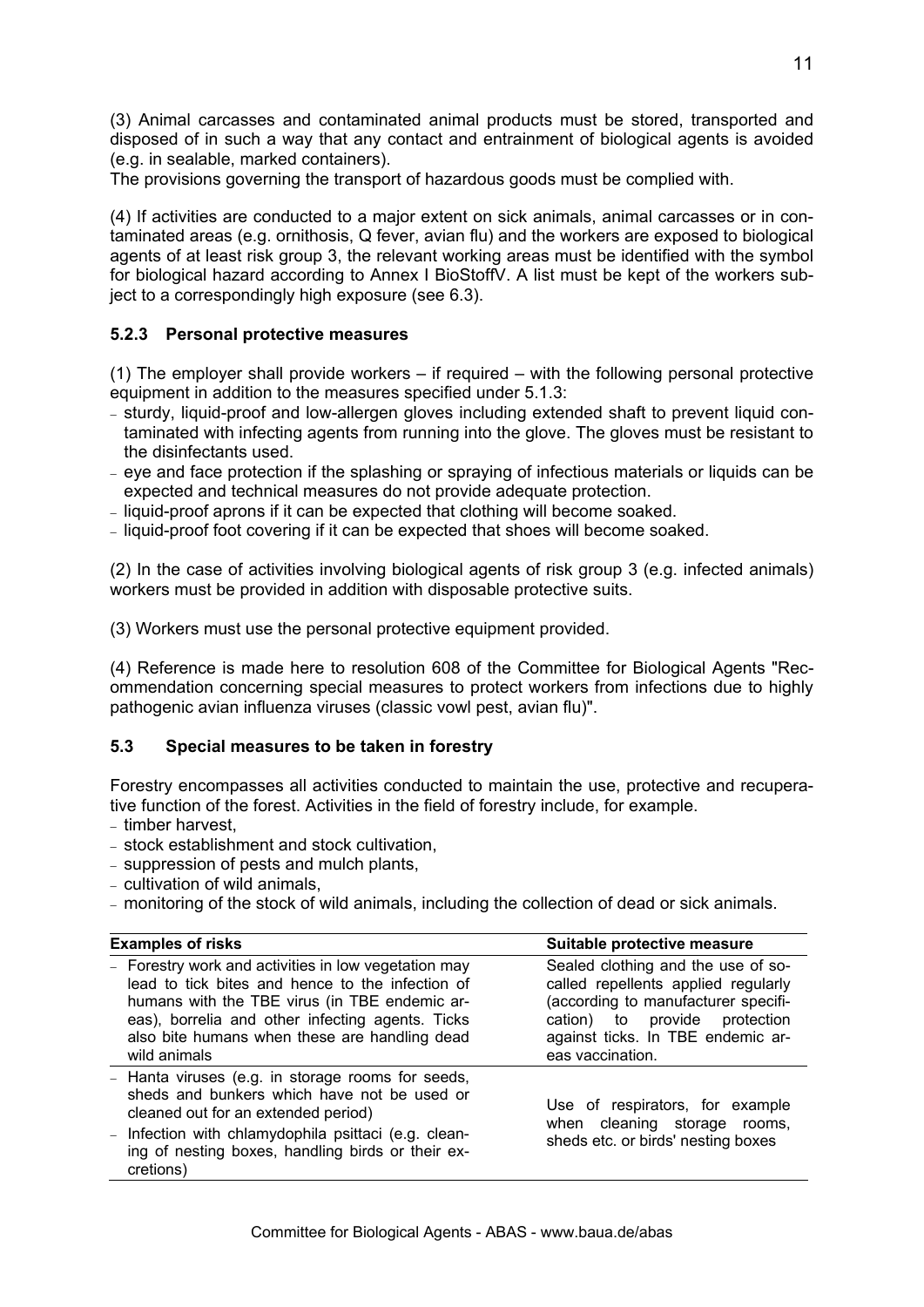### **5.4 Special protective measures in the preparation and utilisation of biomass**

(1) The preparation and utilisation of biomass involves the operation (storage, charging, removal, cleaning and maintenance) of installations for the fermentation, gasification, combustion and composting of biomass. Biomass within the area of application of the present TRBA encompasses commercial fertilizer from own operations (e.g. solid dung, slurry) and regenerative raw materials.

Installations with closed rotting and so-called co-fermentation installations in which waste products such as biowaste from household collections are used in the fermentation process together with commercial fertilizer or regenerative raw materials are thus nut subject to the present TRBA, but to the regulations of TRBA 214.

(2) Risks arise in particular in the delivery and reception areas for biomass from, for example:

- The inhalation of aerosols
- Infecting agents of risk group 3 if sick animals are present in the livestock (e.g. chlamydia in poultry excrement).

In addition attention must be paid to risks due to possible enhanced exposure to biological agents in the fermentation of commercial fertilizer, for example where the fermentation process has not completely run its course and hence there is also deficient hygienisation.

When utilising slurry and solid dung from sick or possibly sick animals, the additional protective measures described in 5.2 must also be taken into account.

(3) The exposure of workers in the delivery area for biomass must be avoided by means of technical, structural or organisational measures and the related mechanisation/automation.

(4) Basically with open rotting and also with open secondary rotting the contact times with biological agents must be kept as short as possible.

#### **5.4.1 Technical and structural protective measures**

(1) The delivery area must be designed as far as possible to ensure that material delivered which is not processed immediately can be stored with structural separation and can be fed to the treatment process via conveying equipment with minimum dust release. In-house transport routes to workplaces may not pass through the delivery area.

Delivery areas for liquid and pasty materials, for example in fermentation installations, must be designed in such a way that the formation of aerosols is avoided. This can be achieved, for example, by ensuring that liquid substances are not charged openly, but via a connectable and disconnectable hose connection into a closed buffer tank. To eliminate contaminants there must be appropriate facilities in the delivery area (e.g. water connection and cleaning agents).

(2) With the aerobic treatment of biomass (composting) the rotting area must be structurally separate from the other parts of the installation to avoid worker exposure to the biological agents released in the course of the rotting process, or at least to minimise such exposure.

(3) Technical protective measures, such as ventilation systems, closed driver cabins and cabin protection ventilation in hoisting and transport vehicle used must be implemented.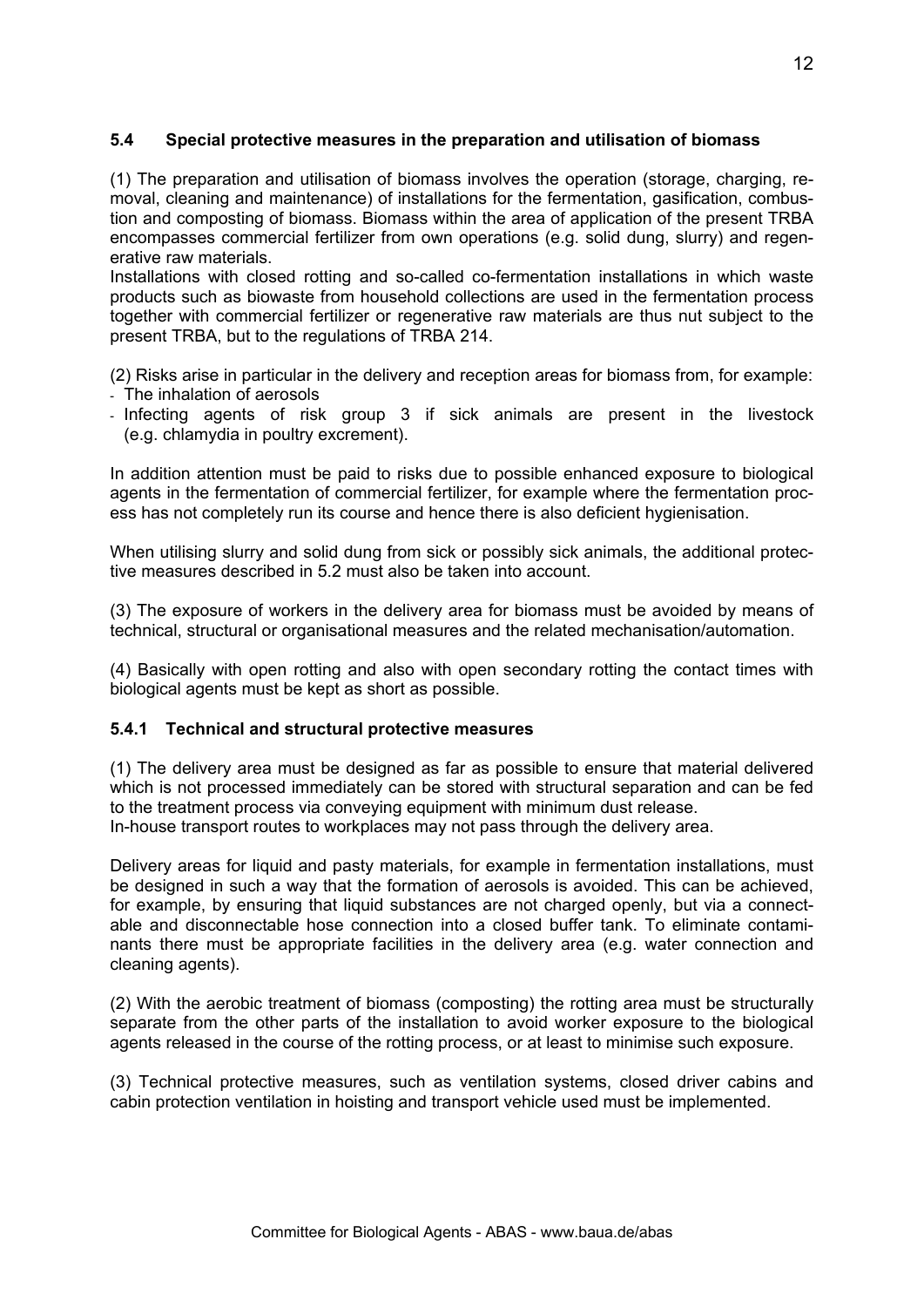## **5.4.2 Organisational protective measures**

(1) In principle no individuals may be present in the vicinity during the transfer of rotting material, not even for repair and maintenance work. The rotting material should as far as possible be transferred when there is no wind to ensure that the biological agents released cannot cause any worker exposure in other working areas.

(2) The operating sequence must be organised such that there are no permanent workplaces without adequate protection in enclosed areas.

#### **5.4.3 Personal protective measures**

With respect to the personal protective measures reference should be made to 5.1.3.

#### **6 Instruction of workers**

#### **6.1 Operating manual**

(1) The employer must draw up an operating manual.

In particular he must provide information on:

- potential health hazards
- requisite protective measures and rules of conduct, e.g. hygiene regulations
- requisite protective equipment and protective clothing
- First Aid measures

(2) The operating manual must be formulated in a form and language which is understandable to those insured and must be displayed or posted where it can be examined by all.

Suitable locations include, for example, the workplace or the recreation room.

It is possible to combine the operating manual and the hygiene plan.

Examples of operating manuals have been published by insurance bodies and occupational safety and health authorities (see references).

(3) Where there are special risks the operating manual must be supplemented by special work instructions.

Special risks may exist, for example, in the following cases

- when handling aggressive, infected animals or
- when carrying out maintenance work on sharp or pointed objects which are soiled,
- cleaning and disinfection measures after the occurrence of an epidemic.

#### **6.2 Instruction**

(1) Workers who carry out activities involving biological agents must be given instruction on the basis of the operating manual on the risks arising or the related protective measures. This also applies with respect to servicing and maintenance personnel. The instruction must be given on a workplace-related or activity-related basis at least once a year or following any change in the risk assessment and it must be given in a language which is understandable to the workers.

(2) The time and subject of the courses of instructions must be documented subsequently to the instruction and confirmed by signature of the person receiving the instruction.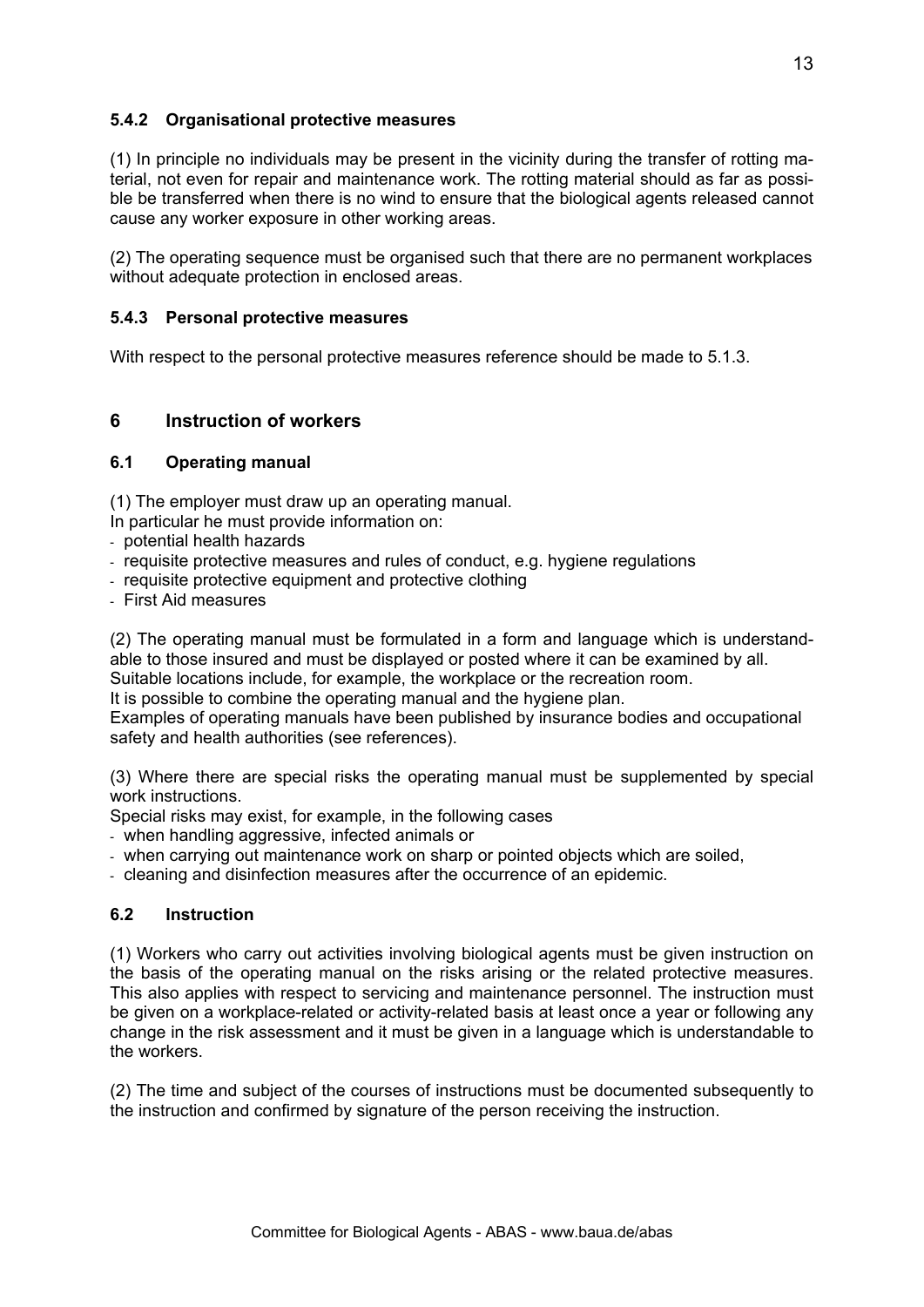## **6.3 Information**

The workers present in the hazard area and the works or staff council must be informed without delay of any operational disturbances which may put the safety and health of workers at risk and of any accidents.

# **7 Notification and mandatory records**

### **7.1 Notification**

Notification is not normally mandatory for the activities conducted in the present TRBA's area of application.

## **7.2 Mandatory records**

A record must be kept of workers with exposure levels towards agents of at least risk group 3. This applies, for example, when such workers perform activities to a major extent on sick animals, animal carcasses or in contaminated areas (e.g. ornithosis, Q fever, avian flu) and are exposed while doing this to biological agents of at least risk group 3. In such a record the nature of the activity, the biological agents concerned and accidents and operational disturbances must be given. The workers affected or their authorised representatives can examine the information which relates to them. When they leave the company the employer must give the workers a copy and file the record like personnel documents.

## **7.3 Informing the authority**

The competent authority must be informed without delay of any accident and any operational disturbance which may lead or may have led to a health hazard for the workers due to biological agents of risk groups 3 or 4. Illnesses and fatalities attributable to biological agents must be notified to the competent authority without delay indicating the activity concerned. Competent authorities within the meaning of BioStoffV are authorities which are responsible under federal state ("Land") law for enforcement of the Occupational Safety and Health Act).

## **8 Cooperation of employers and contracting of external companies**

(1) If external companies are engaged to conduct activities involving biological agents, the employer is responsible as the contracting body for ensuring that the companies engaged for the activities invariably have the necessary specialist knowledge and experience for the activity.

(2) If workers from a number of employers are working at one workplace (e.g. supply agencies, temporary labour agencies, workshop companies, transport, cleaning and waste disposal companies, veterinary services) the employers are obliged to cooperate in the implementation of the safety and health regulations. Where necessary for the safety and health of workers at work, the employers must, depending on the nature of the activities, inform one another and their workers in particular of the risks to safety and health involved in the work and agree measures to prevent the risks. Depending on the activity, the employer must satisfy himself that the workers of other employers working in his company are given adequate instructions with respect to the risks to their safety and health during the time they are working in his company.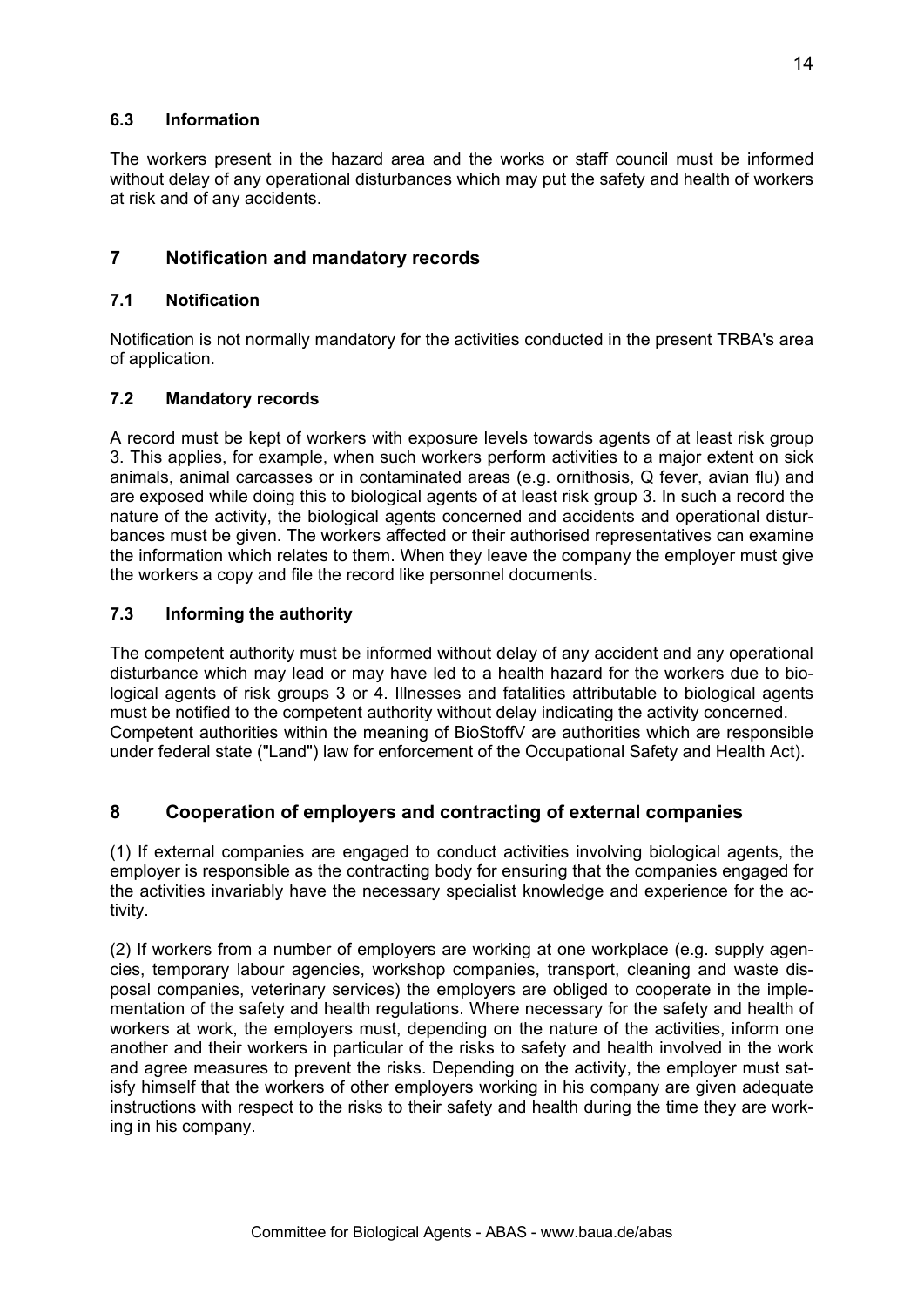# **9 Occupational health care**

(1) Occupational health care includes involvement of the company doctor in the risk assessment, the provision of general occupational medical advice and the conduct of precautionary occupational medical examinations.

(2) The general occupational medical advice should as far as possible be provided in the presence of a doctor who is also engaged to perform precautionary occupational medical examinations.

## **9.1 General occupational medical advice**

(1) In the general occupational medical advice workers must be informed about the health hazards that may arise. This includes a description, understandable to the layperson, of clinical allergic indications caused by mould together with their symptoms (e.g. asthma, exogenic allergic alveolitis), the toxic effects of myco- and endotoxins with symptoms (e.g. ODTS) and the description of possible infectious diseases (e.g. tinea (bovine or calf ringworm), diarrhoea, borreliosis, TBE, hanta virus infection) and their symptoms, where the risk assessment reveals there is a risk of these.

Furthermore workers must be informed about preventive possibilities, including possible vaccinations (e.g. tetanus, TBE, rabies). Instruction must be given on modes of conduct to be adopted in the case where infection is suspected.

(2) The content of general occupational medical advice should also include a description of sick states (e.g. enduringly or temporarily restricted defences in the case of various illnesses such as diabetes, asthma requiring corticoid etc., or elevated allergy proneness e.g. in the case of familial atopic predisposition or pre-existing allergies of the respiratory tract) the presence of which may put workers at particular risk. Similarly situations should also be addressed in which the greater use of personal protective equipment may be necessary or protective measures can only be applied to a limited extent.

(3) This advice must include information on the occupational medical examinations which are to be made available or are laid down as compulsory on the basis of the risk assessment. The scope of the examination and possible vaccinations must be explained.

(4) Reference must be made to possible impairments and side effects of personal protective equipment and the requisite precautions (e.g. use or respirators, wearing of gloves and skin irritation).

#### **9.2 Compulsory examinations**

(1) The conditions for compulsory examinations according to Section 15 and Annex IV of BioStoffV are present in the present TRBA's area of application for the activity of a forestry worker with respect to activities carried out in low vegetation (borreliosis) or in TBE endemic areas for the agricultural, forestry and timber industries, horticulture, livestock trading and hunting where regular activities are carried out in low vegetation and in forests (TBE). In areas where there is rabies in the wildlife, compulsory examinations must be conducted for activities involving regular contact with agent-bearing or contaminated objects, materials and specimens or in the case of activities involving regular contact with animals in the wild (rabies).

(2) Where respirators of groups 1 to 3 (BGI 504-26) are worn, precautionary examinations according to BGV A4 / VSG 1.2 must be organised.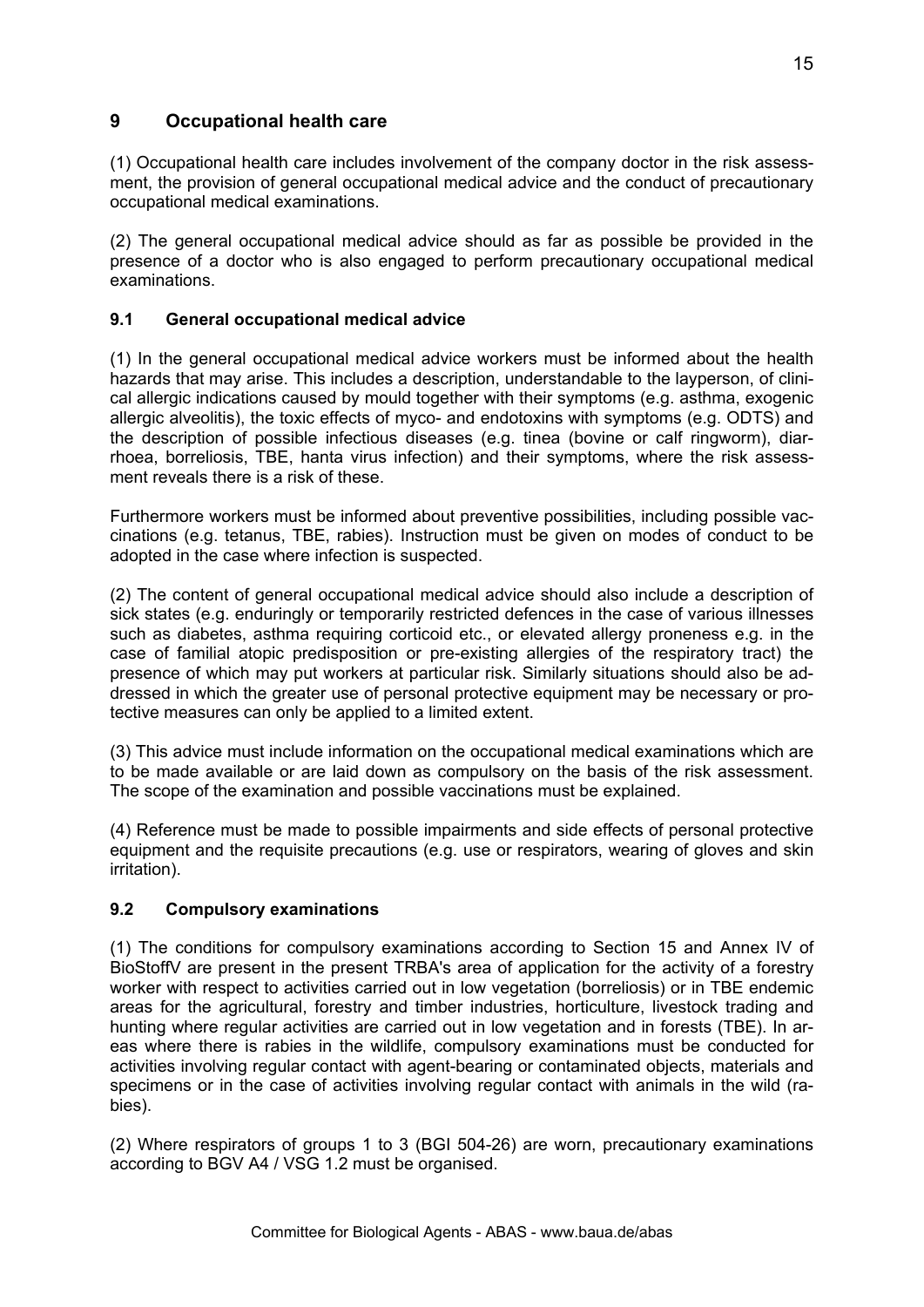Reference should also be made at this point to any occupational medical examinations to be organised under GefStoffV (e.g. wet work in the case of milkers, fodder dust and grain dust).

### **9.3 Examinations to be made available**

(1) The conditions for examinations to be made available according to Section 15a Subsection 5 BioStoffV may be present in the area of application if activities involving biological agents of risk 3 are being carried out. This also applies in the case of activities involving biological agents of risk 2 if it must be assumed according to the risk assessment that there is a risk of infection. This applies for example to activities carried out to a major extent on animals, animal carcasses or in contaminated areas (e.g. chlamydia in poultry excrement).

(2) Epidemiological studies have shown that elevated exposure of workers to airborne endotoxins or organic dusts can lead to non-allergic, chronic-obstructive disorders of the respiratory tract. In order to detect the development or deterioration of the relevant illnesses at an early stage, occupational medical examinations should be made available.

Basically it must be assumed that exposure to sensitising and toxic components with relevant health damage is possible due to the action of dusts, even where there is a negligible risk of infection, e.g.

- − in the case of activities involving mouldy materials such as animal fodder or litter,
- − with the preparation or distribution of litter by machine,
- − with the preparation of animal fodder, and the milling/coarse grinding of grain,
- − in the case of activities conducted on or in the area of ventilated grain drying or grain storage tanks,
- − with repair and maintenance work where dust is swirled up,

.

− in the case of activities conducted in hutches with floor keeping.

Reference should also be made at this point to any occupational medical examinations to be organised under GefStoffV (e.g. alveolar dust, respirable dust, activities involving exposure to grain and animal fodder dusts).

In addition, in the above examples workers must be given the opportunity to undergo a regular occupational medical examination under Section 11 ArbSchG.

(3) If a regular intensive or frequent cleaning of the skin is necessary, or if liquid-proof gloves must be regularly worn for more than two hours per working shift, precautionary occupational medical examinations according to GefStoffV must be made available.

(4) If illnesses arise in connection with the activity, a precautionary occupational medical examination must be made available without delay (Section15a Subsection 6 BioStoffV and Section 16 Subsection 4 GefStoffV).